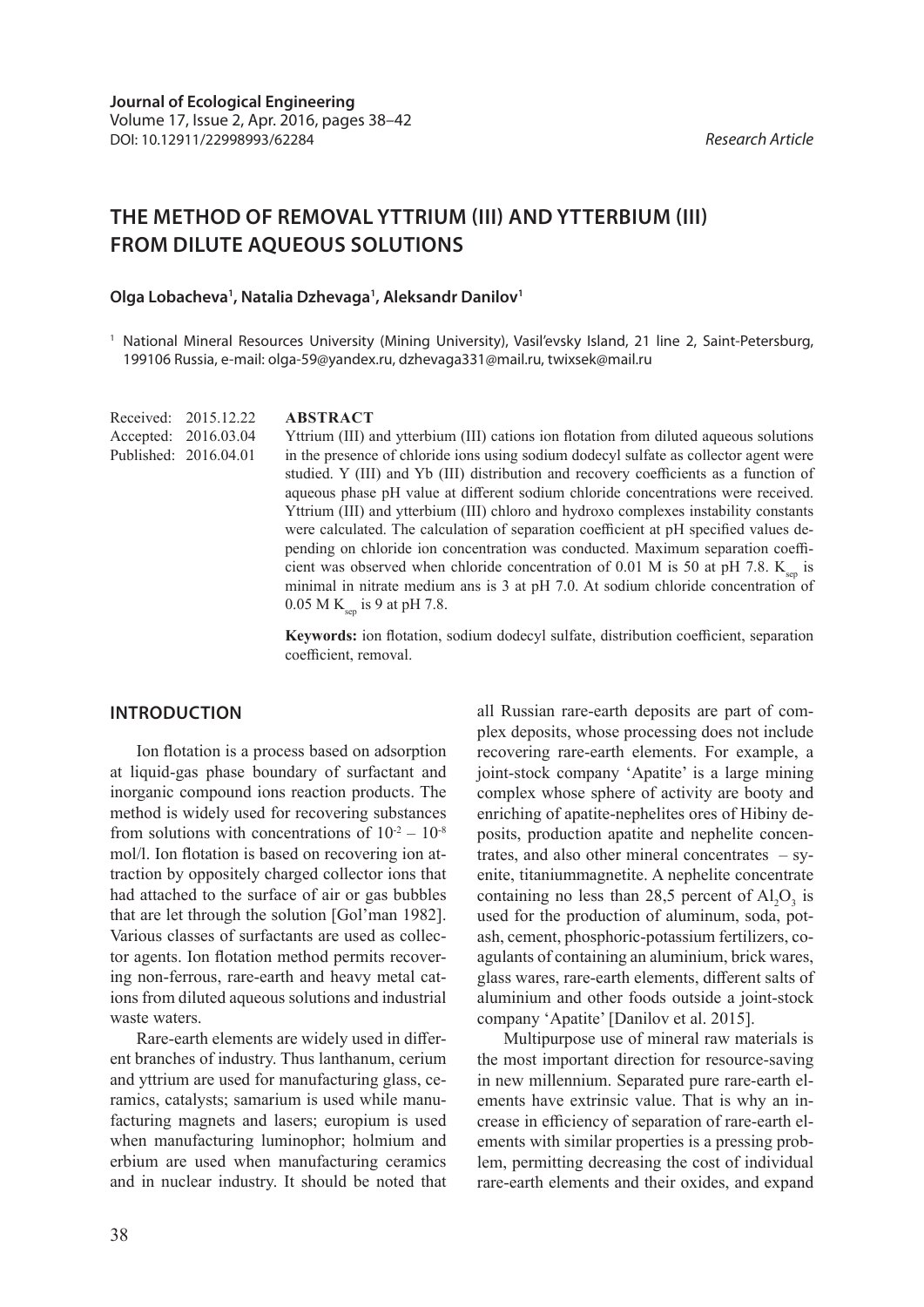the possibility of their use. When employing ion flotation high separation factors for rare-earth elements are not observed [Chirkst et al. 2009a]. Studying of chloride ions influence on ion flotation process is of interest.

## **MATERIALS AND METHODS**

137 V-FL laboratory flotation machine with a cell of  $1 \text{ dm}^3$  for 5 minutes. Chemically pure  $0.001$ mol/l yttrium and ytterbium nitrates solutions were used as standard test solutions. Solution volume was 200 ml. Dry sodium dodecyl sulfate  $\frac{1}{2}$  combining both collector and foaming agent properties with general formula  $C_{12}H_{25}OSO_3$ Na was used as a surfactant. Its concentration conformed to stoichiometry of the following reaction: l

$$
Me^{3+} + 3DS^- = Me(DS)_3
$$
 (1)

i.e. it is  $0.003$  M (DS – dodecyl sulfate ion). So-<br>i.e. it is  $0.003$  M (DS – dodecyl sulfate ion). Soa rate corresponding to the concentration of 0.01  $K_{M_{e_{1}}/e_{2}}$ products were separated and analyzed. The froth In Figures 1 and 2 d was destroyed by using 1 M sulphuric acid. Ra- a function of pH at differe by photometric method with arsenazo III [Savin shown. 1966]; chloride ions concentration – by mercu-<br>When flotating yttrium (III) cated in  $\frac{1}{2}$ (0.5 mass % of diphenylcarbazide alcohol solu- range of  $pH < 6.7$  the retion and 0.05 mass % of bromphenol blue) [Kresh- abrupt jump of  $K_{\text{distr}}$  is ol dium chloride was also added to initial solution at and 0.05 mol/l. The received froth and chamber re-earth elements concentration was determined rimetric titration method with mixed indicator  $\frac{1}{2}$  and separation coefficients of  $\frac{1}{2}$ 

Ion flotation process was conducted in mark Figsical Chemistry [Timoleev et al. 1976]. The use. When employing ion kov 1976]; dodecyl sulfate ion concentration – by asset when employing for  $\frac{1}{2}$ ,  $\frac{1}{2}$ ; dodecyl sulfate for concentration  $\frac{1}{2}$ ; or  $\frac{1}{2}$ ; and  $\frac{1}{2}$  for an external blue of bromechinal blue of  $\frac{1}{2}$ ;  $\frac{1}{2}$ ed [Chirkst et al. 2009a]. yltrimethylammonium chloride solution with ionns influence on ion flota-<br>selective electrode, consisting of silver-chloride- $EVAL1M3$ , put into NaDS and NaCl solution, and membrane, selective to DS ion. The membrane ETHODS was manufactured by Ionometry Laboratory of ETHODS St. Petersburg State University Department of  $\mu$ <sub>s</sub> was conducted in mark Physical Chemistry [Timofeev et al. 1978]. The value of pH solutions pH value ranges from 4 to 9 tation machine with a cell value of prisolutions privatue ranges from 4 to 9<br>s. Chemically pure 0.001 in increments of 0.5 and adjusted by nitric acid or sodium hydroxide solution.

nitrates solutions solutions distribution.<br>
Metals cations distribution coefficients bed test solutions. Solution<br>ry sodium dodecyl sulfate tween froth and chamber products were calcu- $\mu$  by solutin dodecy surfact lated by  $[Me^{3+}]$  concentration in the froth product relative to  $[Me^{3+}]$  concentration in chamber residue in accordance with formula [Zolotov 2004]:

$$
D = \frac{C_{org}}{C_{aq}}\tag{2}
$$

and separation coefficient

$$
K_{Me_{1}}/_{Me_{2}} = \frac{D_{Me_{1}}}{D_{Me_{2}}}
$$
 (3)

In Figures 1 and 2 distribution coefficients as on was determined centrations for yttrium and ytterbium cations are a function of рН at different sodium chloride conshown.

od with mixed indicator medium at NaCl concentration of  $0.01$  M in the lcohol solu-<br>range of  $pH < 6.7$  the recovery is near zero. The When flotating yttrium (III) cations in acidic abrupt jump of  $K_{\text{distr}}$  is observed at pH 6.7. Max.



**Figure 1.** Yttrium  $K_{\text{dist}}$  as a function of pH at different chloride concentrations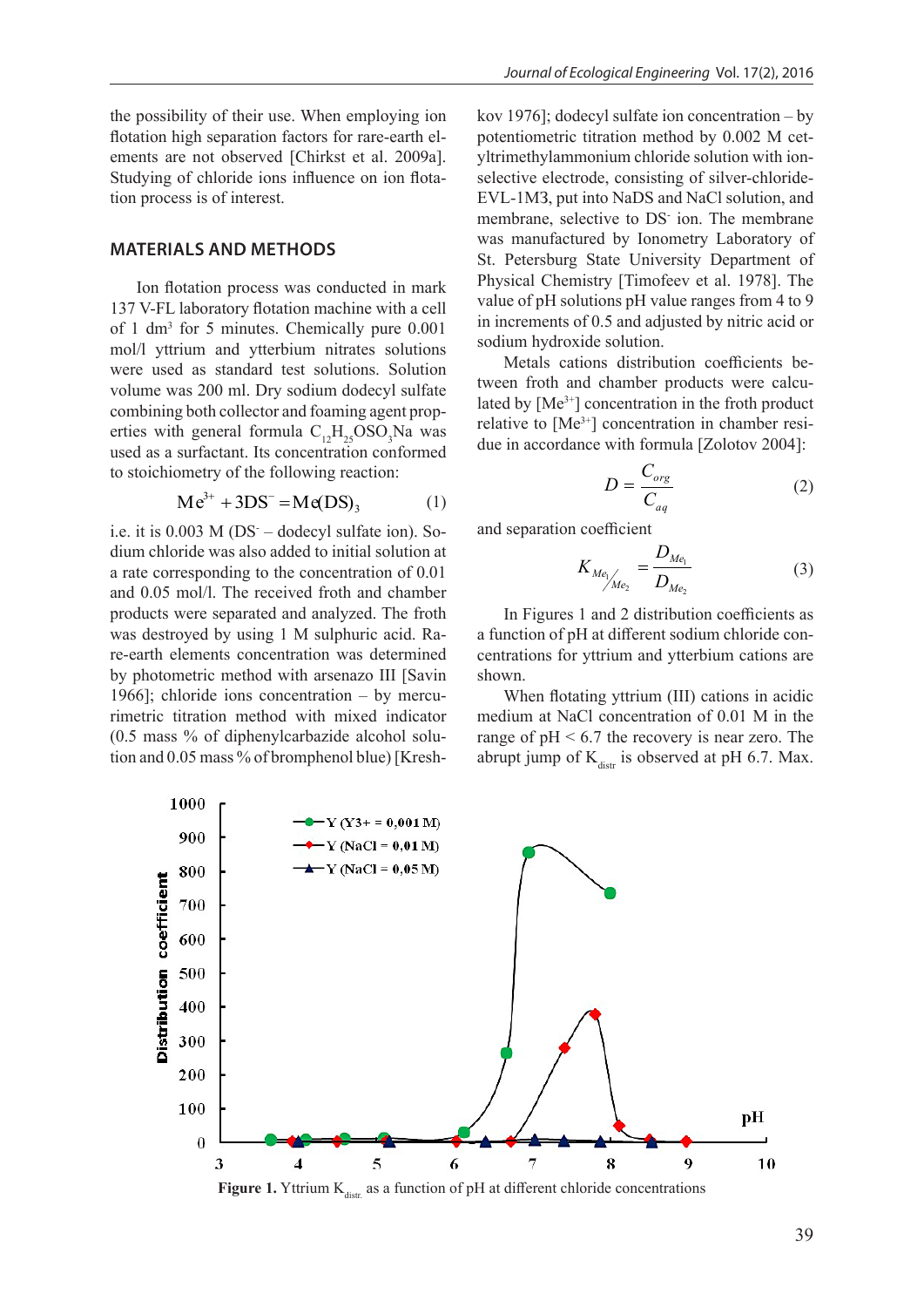

**Figure 2.** Ytterbium  $K_{\text{distr}}$  as a function of pH at different chloride concentrations

 $K_{\text{data}}$  is 379 at pH 7.8, and 856 in nitrate medium at рН 6.95. Chloride ions suppress yttrium (III) cations recovery to froth and shift рН of maximum recovery to the region of high values from 6.95 in nitrate medium to 7.8 at NaCl concentration of 0.01 M. When increasing sodium chloride concentration up to 0.05 M, yttrium (III) cations recovery to froth increases significantly. In the range of pH 4.0–9.0 the  $K_{\text{distr}}$  does not exceed 10. pH of maximum recovery at chlorides concentration of 0.05 M shifted insignificantly to the region of high values from 6.9 in nitrate medium up to 7.0.

Ytterbium (III) cations recovery at NaCl concentration of 0.01 M starts at рН 5.9 and reaches the highest value of 48 at pH 7.4. Maximum  $K_{\text{dist}}$ at chloride ions concentration of 0.05 M is 12 at рН 6.7. In the range of рН values from 4 to 6 and from 7.5 to 9 recovery is near zero.

## **RESULTS**

In Table 1 the results of yttrium and ytterbium cations distribution coefficients calculations between froth pulp and chamber residue, onset and maximum recovery pH value, complexing and hydrating рН are shown.

Yttrium recovery in the absence of chloride ions at maximum recovery рН of 6.9 occurs in a form of  $\text{YOH}(\text{DS})_2$ , and at chloride concentrations of 0.01 M in a form of  $Y(OH)_{3}$ , because pH<sub>hydr</sub> and  $pH_{\text{compl}}$  are 7.2 and 6.3 respectively [Kreshkov 1976]. At maximum recovery рН of 7,0 at chloride ions concentration of  $0.05$  M Y(OH)<sub>2</sub> DS goes into the froth, because  $pH_{\text{compl}}$  Me(OH)<sub>2</sub><sup>+</sup> is 7.0, and pH<sub>hydr</sub> is 7.2 [Gol'man 1982].

Ytterbium (III) hydroxo dodecyl sulfates YbOH(DS), go into the froth up to  $pH_{\text{compl}}$  $Me(OH)<sub>2</sub>$ <sup>+</sup> 6.3, ytterbium (III) digidroxo dodecyl sulfates  $Yb(OH)$ , DS in the range of pH from  $\rm pH_{\rm compl}$  Me(OH)<sub>2</sub><sup>+</sup> 6,3 to pH<sub>hydr</sub> 6.6 and ytterbium (III) hydroxides at pH  $>$  pH<sub>hydr</sub> 6.6 [Chirkst et al. 2009c]. In the range of maximum recovery

**Table 1.** Rare-earth metals distribution coefficients as a function of recovery рН and sodium chloride concentration

| Parameter                             | Y(III)     | Yb(III) |  |  |  |  |  |
|---------------------------------------|------------|---------|--|--|--|--|--|
| $MeOH2+$<br>$pH_{\text{compl}}$       | 6.3        | 5.8     |  |  |  |  |  |
| $Me(OH)2$ <sup>+</sup><br>рH<br>compl | 7.0        | 6.3     |  |  |  |  |  |
| $pH_{\text{hydr}}$                    | 7.2        | 6.6     |  |  |  |  |  |
| $C_{\text{NaCl}} = 0$                 |            |         |  |  |  |  |  |
| <b>Distribution coefficient</b>       | 855.6      | 403.7   |  |  |  |  |  |
| pH of maximal recovery                | 6.9        | 8.3     |  |  |  |  |  |
| pH of the start of recovery           | 6.1<br>6.0 |         |  |  |  |  |  |
| $C_{\text{NaCl}} = 0.01 \text{ M}$    |            |         |  |  |  |  |  |
| Distribution coefficient              | 379.5      | 48.3    |  |  |  |  |  |
| pH of maximal recovery                | 7.8        | 7.4     |  |  |  |  |  |
| pH of the start of recovery           | 6.7        | 5.9     |  |  |  |  |  |
| $C_{\text{NaCl}} = 0.05$ M            |            |         |  |  |  |  |  |
| Distribution coefficient              | 9.4        | 12.4    |  |  |  |  |  |
| pH of maximal recovery                | 6.7<br>7.0 |         |  |  |  |  |  |
| pH of the start of recovery           | 6.4        | 6.0     |  |  |  |  |  |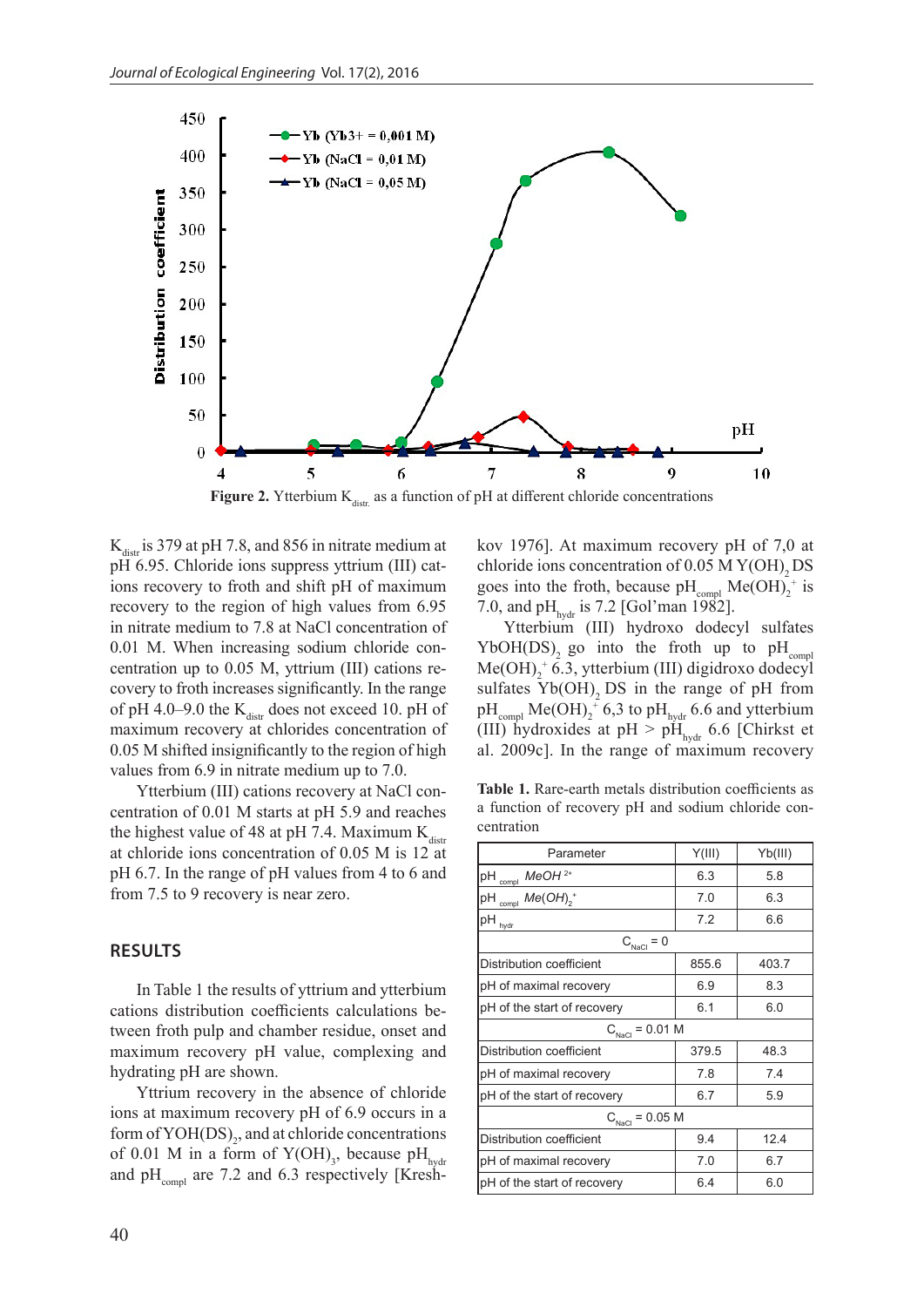| $-7.22$<br>$-44.56$<br>$\mathsf{YCl}^{2+}$<br>$Y(OH)2+$<br>0.054<br>$1.56\times10^{-8}$<br>$4.99\times10^{-9}$ | Compound |       | $\sim 0$<br>$\Delta$ <sub>compl</sub> $\cup$ <sub>298</sub><br>kJ/mol | Compound   | $\sim$ 0<br>$\Delta_{compl}$ U <sub>298</sub><br>kJ/mol |
|----------------------------------------------------------------------------------------------------------------|----------|-------|-----------------------------------------------------------------------|------------|---------------------------------------------------------|
|                                                                                                                |          |       |                                                                       |            |                                                         |
|                                                                                                                | $YbCl2+$ | 0.110 | $-5.46$                                                               | $Yb(OH)2+$ | $-47.39$                                                |

Table 2. Yttrium and ytterbium chloro and hydroxo complexes instability constants

рН of 6.7 ytterbium (III) goes into the froth in the form of  $Yb(OH)_{3}$ , because  $pH_{\text{hydr}}$  is 6.6.  $pH$ of recovery onset 6.0 lies in the range of pH<sub>compl</sub> 1. During ytterbium ion flotation MeOH<sup>2+</sup> 5.8 and  $pH_{\text{compl}}$  Me(OH)<sub>2</sub><sup>+</sup> 6.3 [Chirkst chloride ion et al. 2010], therefore,  $Yb^{3+}$  is recovered in a shifting maximum recovery form of  $YbOH(DS)_{2}$ .  $\sim$  II of 6.7 ytterbium (III) gees into the from  $\sim$  COMCLUSIONS

Yttrium recovery in the absence of chloride ions at maximum recovery presented in the 6.9 occurs in the 6.9 oc

 $\frac{1}{2}$  form of YbOH(DS)<sub>2</sub>. I lower pH v<br>The influence of chloride ions on the distri-<br>decreases, bution coefficient was explained by comparing ride concentration of 0.01 M s chloro and hydroxo complexes instability constants of high values, compared to ne stants (Table 2). The first ones were calculated  $\frac{1}{2}$  At maximum using the following formula:<br>the froth at

$$
\Delta_{f} G_{298}^{0} \{ \text{MeCl}^{2+}_{aq} \} = \Delta_{f} G_{298}^{0} \{ \text{Me}^{3+}_{aq} \} + \text{in a form} \n+ \Delta_{f} G_{298}^{0} \{ Cl_{aq}^{-} \} + \text{R} \cdot \text{T} \cdot \text{ln K}_{n} \tag{4} \tag{4} \text{for } Y
$$

 $R = \frac{1}{2}$ by evaluating instability constant from the fol-<br>lowing equation: lowing equation:

$$
K_n = e^{-\frac{\Delta_{\text{compI}} G_{298}^0}{R \cdot T}}
$$
 (5)

 $\mathbf{a}$ Gibbs energy of chloro complexes and lantha-<br>of  $Yb(OH)$ . nide cations formation in aqueous solution was accepted according to data [Chirkst et al. 2009]. expression complete the database instability constants were according to the database [Database TKB]. Hydroxo complexes instability constants were ac-

When adding chlorides, part of lanthanides binds into non-floating chloro complexes. Decrease in hydroxo complexes part leads to flotation suppression and maximum recovery value shifting to higher pH values range. As a result, conditions for yttreum and ytterbium separation are provided.

Yttrium (III) cations are bonded into strong non-floating chloro complex, therefore, a significant decrease of distribution coefficients is observed. Because of comparatively high value of ytterbium (III) chloro complex instability constant, a decrease of recovery onset рН value and maximum recovery рН value when increasing chlorides concentration is observed.

Because of chloro and hydroxo complexes different stability, different shift of recovery рН and flotation suppression occur, and, therefore, the conditions for yttrium and ytterbium separation appear. The stronger the chloro complex and weaker the hydroxo complex are, the greater shift towards higher recovery рН values is.

## **CONCLUSIONS**

- 1. During ytterbium ion flotation when adding chloride ions a tendency to  $K_{\text{dist}}$  decreasing and shifting maximum recovery to the region of lower pH values is observed. Yttrium  $K_{\text{distr}}$  also decreases, and maximum recovery рН at chloride concentration of 0.01 М shifts to the region of high values, compared to nitrate medium.
- $\Delta_f G_{298}^0$  MeCl<sup>2+</sup>  $\geq \Delta_f G_{298}^0$  Me<sup>3+</sup>  $\}$  in a form of Y(OH)<sub>3</sub>, and at chloride ions con-NaCl concentration of 0.01 M, because  $pH_{hydro}$ <br>6.6.5.81. In the maximum recovery pH range of  $K_n = e^{R \cdot T}$  (5) 6.7 with sodium chloride concentration of 0.5 2. At maximum recovery рН yttrium goes into the froth at chloride concentration of 0.01 М centration of  $0.05$  M the Y(OH)<sub>2</sub> DS goes into froth. Ytterbium (III) hydroxides are recovered into the froth at maximum recovery рН at 6.6 [8]. In the maximum recovery рН range of М ytterbium (III) goes into the froth in a form of  $Yb(OH)_{3}$ .

#### **Acknowledgements**

The work is done according to the grant of the President of the Russian Federation for state support of young Russian scientists Project 14.Z56.15.6262-YC "Investigation of the methods effective adsorption-bubble recovery and separation of rare earth elements with the use of surface-active substance from multicomponent solutions of poor technogenic raw materials".

The studies were performed using equipment CCU of the Mining University: atomic absorption spectrometer AA 6300 of the company Shimadzu, optical emission spectrometer with parallel action ICPE-9000 inductively coupled plasma of the company Shimadzu, spectrophotometer UV-VIS Specord 200 of the company Analytik Jena.

#### **REFERENCES**

1. Chirkst D.E., Lobacheva O.L., Berlinskiy I.V. and Sulimova M.A. 2009a. Extraction and separation of ions  $Ce^{3+}$  and  $Y^{3+}$  from aqueous solutions by ion flotation. Journal of Applied Chemistry, 82(8), 1370–1374.